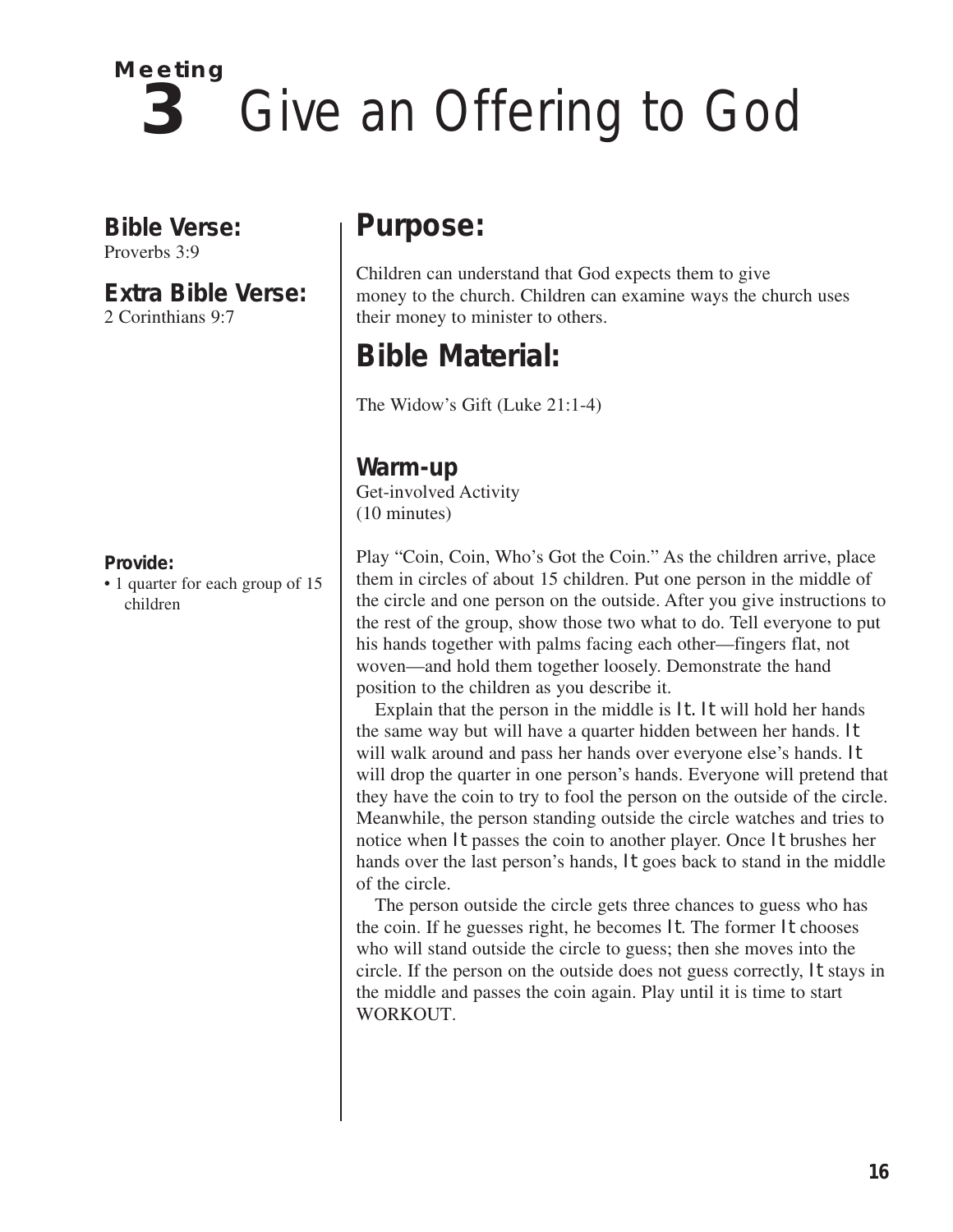# **Workout**

Group Study (30 minutes)

**1. Discuss the Bible verse.** Ask the children to sit down quickly. Motion for the actor to enter.

- **Suit:** *(Dressed in a nice business suit, he stands up at the front and looks around for farming clothes. He calls out to the children.)* "Do you see any farming clothes? Oh, I see some over there. Would you please pass them to me?" *(He puts the farming clothes on over his suit. When he is almost finished, a coach asks him a question.)*
- **Coach:** Excuse me, sir. What are you doing?
- **Suit:** Well, I have decided to become a farmer.
- **Coach:** Oh, do you not like your job any more?
- **Suit:** Oh yes, I like it fine.
- **Coach:** Then why are you changing jobs?
- **Suit:** Because I read that verse on the wall over there. It says, *(read the Proverbs 3:9 poster)*. I do not have any crops, so I thought I'd better grow some.
- **Coach:** Oh, no, that's not what this verse means. Proverbs was written when people had to farm because they did not have big grocery stores as we do today. Almost everyone farmed then. God wanted them to give to the church so their ministers could eat. It is OK if you do not grow crops.

This verse means that God does not want you to act selfishly. He wants you to give some of your money and your talents to help others. Just as God wanted the farmers to give from the first part of the crops, you are to give first to God from what you receive. Do not wait until the end to see if you have any money left to give.

Let's look at the verse again. *(Turn to the children.)* Why don't you read along with us?

Ask the children: "Does this verse mean we all have to be farmers? What does this verse mean?" After they answer, read it aloud together again.

**2. Dramatize the Bible story.** Teach the children the Bible story, using a type of pantomime and response team. Ask five children and one coach to volunteer to help you with the story. Three children will act like rich people. One will act like a poor widow. Explain that the volunteers only act out the part as you read. The fifth child plays the part of Jesus sitting quietly in the back of the temple. The sixth child has an extra assignment: to read Luke 21:3-4 aloud.

Assign the rich people in order. Tell them they will act like showoffs as they pretend to give an offering to the Lord. Emphasize to them, "The most important thing is to act out what you hear me say."

## **Provide:**

- Farming clothes such as: overalls, bandanna, straw hat, work boots, and plaid shirt
- Poster board
- Marker
- Masking tape

# **To Do:**

- Enlist 2 adult actors.
- Photocopy the script and give it to the actors.
- Lay the clothes out on the floor where the children will sit. Be sure they are oversized so "Suit" can put them on over a business suit.
- Make a poster of today's Bible verse and tape it to a wall.

# **Provide:**

- 5 Bible costumes
- Half-sheets of poster board
- Markers
- Bible
- Pennies
- Small paper sacks
- Aluminum container

# **To Do:**

• Prepare 5 costumes for the characters. Use the pattern on the next page to make your own, or collect suitable bathrobes and fabric strips.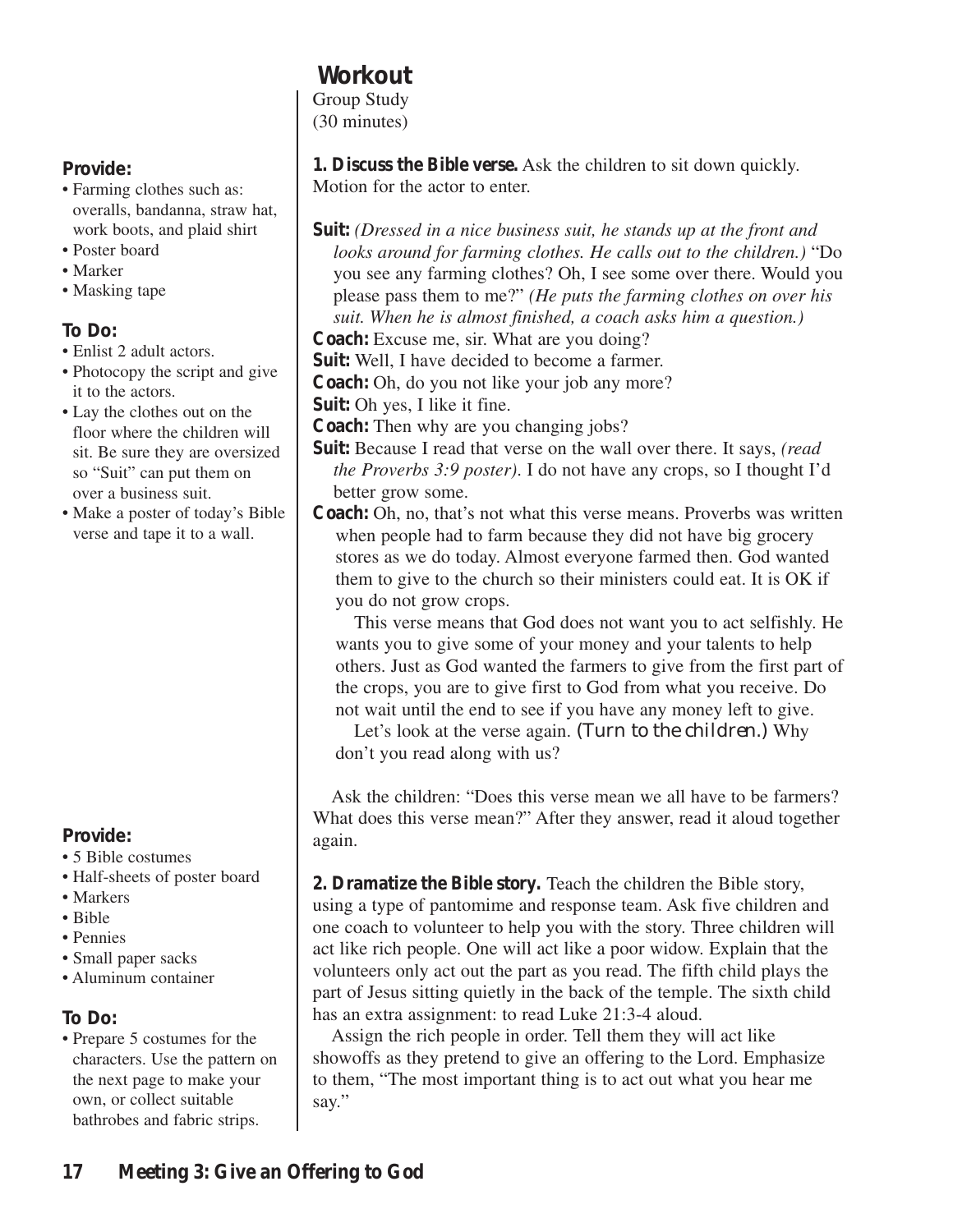See the margin for a very simple, quick pattern for a biblical costume. Dress the three rich people flamboyantly; the widow in humble, dull clothes with a dark veil to cover her face; and Jesus in a moderate costume, between the rich and the poor.

The coach will hold up signs for the response team (the children not acting out parts). Give him the poster and ask him to stand beside you as you read. When the coach sees "OOOOH!" in the script, he is to hold up that sign. When he sees "AAHHH!" he is to hold up that sign. Tell the children who are listening (the response team) to watch the signs and read together the sign the coach is holding up. Let the coach practice with the children before you present the story.

#### **Give an Offering to God**

Jesus is teaching in the temple. He says to watch out for people who like to brag and act important. A person who acts this way shows that his heart is not in the right place. When Jesus finishes talking, He sits close to the offering boxes. He watches the people as they drop their money in the offering box.

One of the persons who is ready to give an offering looks like a wealthy person. He has a bag full of money to give. He makes lots of noise dropping all the coins into the offering box. He wants people to realize he is rich. ("OOOOH!")

The next person looks even richer than the first. She walks slowly to the offering box. She wants everyone to see her two bags of money. ("OOOOH!") She drops twice as many coins as the first person. She wants everyone to know how generous she is, which they can see and hear plainly.

I guess today is *rich person* day. The next person who walks to the offering box is even richer than the first two. He is carrying three bags of coins for the offering. ("OOOOH!") He wants people to know he is the richest and most generous person in town. ("OOOOH!")

Now there seems to be a different type of person walking toward the offering box. This poor woman is a widow. Her husband has died, and she has almost no money—only two copper coins. She looks shy and embarrassed as she walks toward the offering box, but she wants to give her money because she knows it is right to give to the Lord. So quietly and slowly, hoping no one will notice her, she puts all she has into the offering box. Then she goes back to sit again and pray.

Jesus is sitting there watching it all. He says, "I tell you the truth, this poor widow has put in more than all the others. All these people gave their gifts out of their wealth. She gave out of her poverty and put in all she had to live on." *(Let the child playing Jesus read this part.)*

("AAHHH!") Jesus knows that this woman trusts God enough to give Him all she has.

*––Based on Luke 21:1-4*

- Divide pennies and place them in the bags as indicated below: Rich person 1—1 bag Rich person 2—2 bags Rich person 3— 3 bags
- On 1 side of the poster print *OOOOH!* On the other side print *AAHHH!*
- Enlist volunteers:5 children and 1 coach.
- Photocopy the script and give it to the coach and the child playing Jesus.
- Place the aluminum container where actors can drop the pennies.

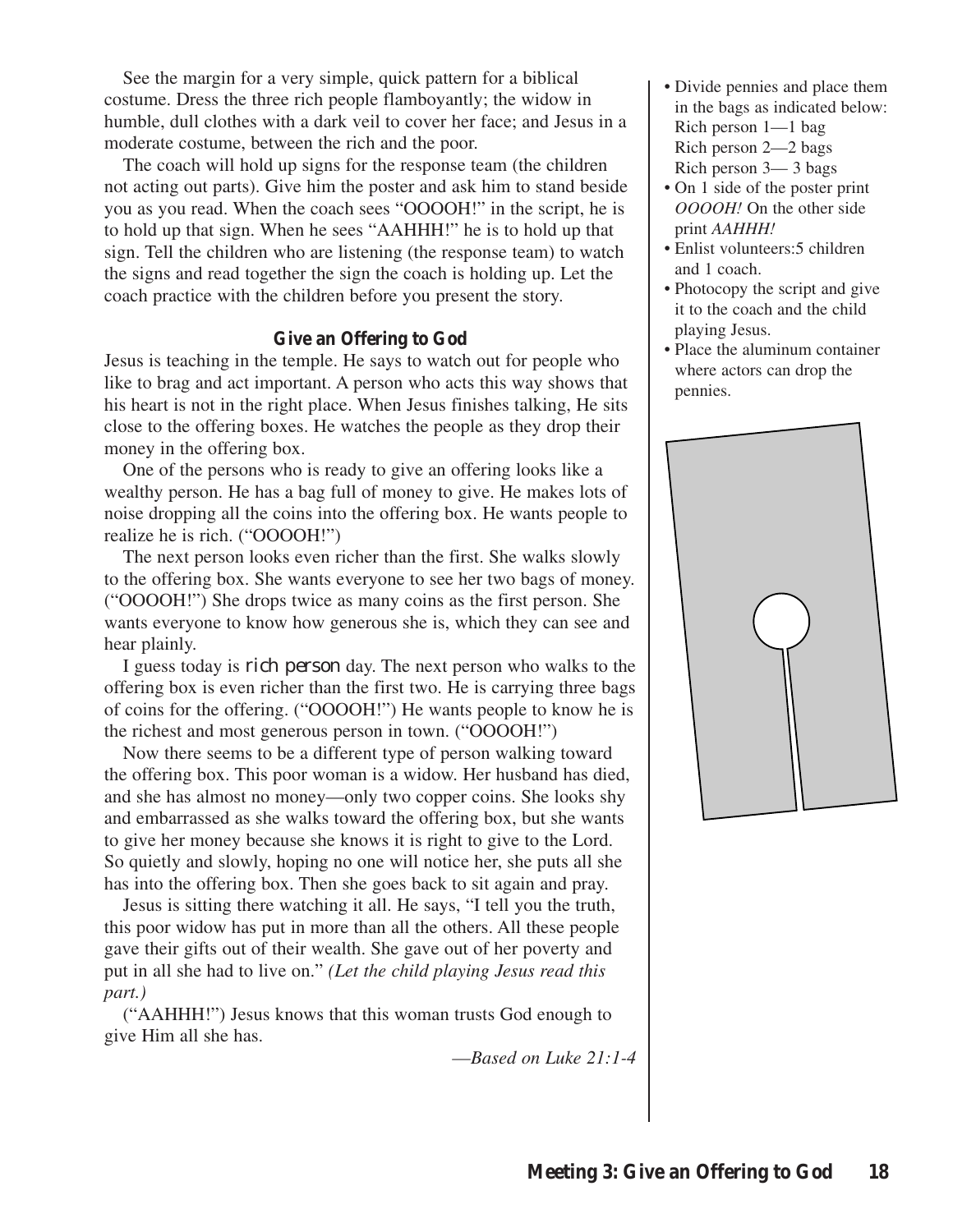### **Provide:**

• Photocopies of your church's budget (optional)

### **To Do:**

• Research how your church spends money.

### **Provide:**

- 1 plastic bag per child
- 10 pennies in each bag per child

### **To Do:**

• Ask a coach to help you collect pennies from the children who volunteer to give them.

**3. Explain what churches do with money.** Say: "The Bible makes it clear that you are to give money to your church. The Bible calls it the *tithe*. That means you are to give ten percent of the money you earn to the church. You may hear that you are giving money to God. Actually, you are giving money so people can find out about Jesus and His love for them. That is what God wants you to do with your tithe."

Before the meeting, find out some things your church does with tithes. Inform the children how their tithe money is spent to minister to other people—everything from overseas missions to electric bills to street people to gospel tracts. You might even make photocopies of your church's budget to point out things the children would recognize.

Ask, "Who remembers the Bible verse?" Pick one or two children to say the verse. Clarify that it pleases God for children to give their money to the church so people can learn about God.

**4. Demonstrate tithing.** Give each child a bag of pennies. Say: "In your bag you have 10 pennies. Let's say you earned them by helping around your house. Now you have 10 pennies and God has none. If you were going to tithe, you would give God one-tenth of what you earned. One-tenth of ten pennies is one penny. So God asks you to give Him only one of your pennies. You may keep nine pennies for yourself. If you want to give one penny to God, pass it to Coach

\_\_\_\_\_. She will bring it to me, and we will see how many pennies God would receive."

Count the pennies and tell the children the total. Ask them to name things that can be bought with that amount of money. Then ask the coaches to give the pennies back to the children. Some children will not have given a penny to start with, but it will not take long to find out who already has ten pennies. Tell the children, "When you come back in for COOL DOWN, we will have candy for sale. You will be able to use your pennies to buy some candy."

**5. Pray together.** Say a prayer similar to the following: "Thank you, God, for providing for the people who love You and belong to You. Teach each boy and girl here how important the tithe is and help them remember to tithe when they earn money."

**6. Prepare for stretching.** Divide the group into smaller groups for STRETCHING and encourage the children and their coaches to begin work immediately.

# **Stretching** Activity Page Time

(20 minutes)

Answers for activity pages are found on the last page of this meeting. You may choose to provide photocopies of the answers for the STRETCHING coaches.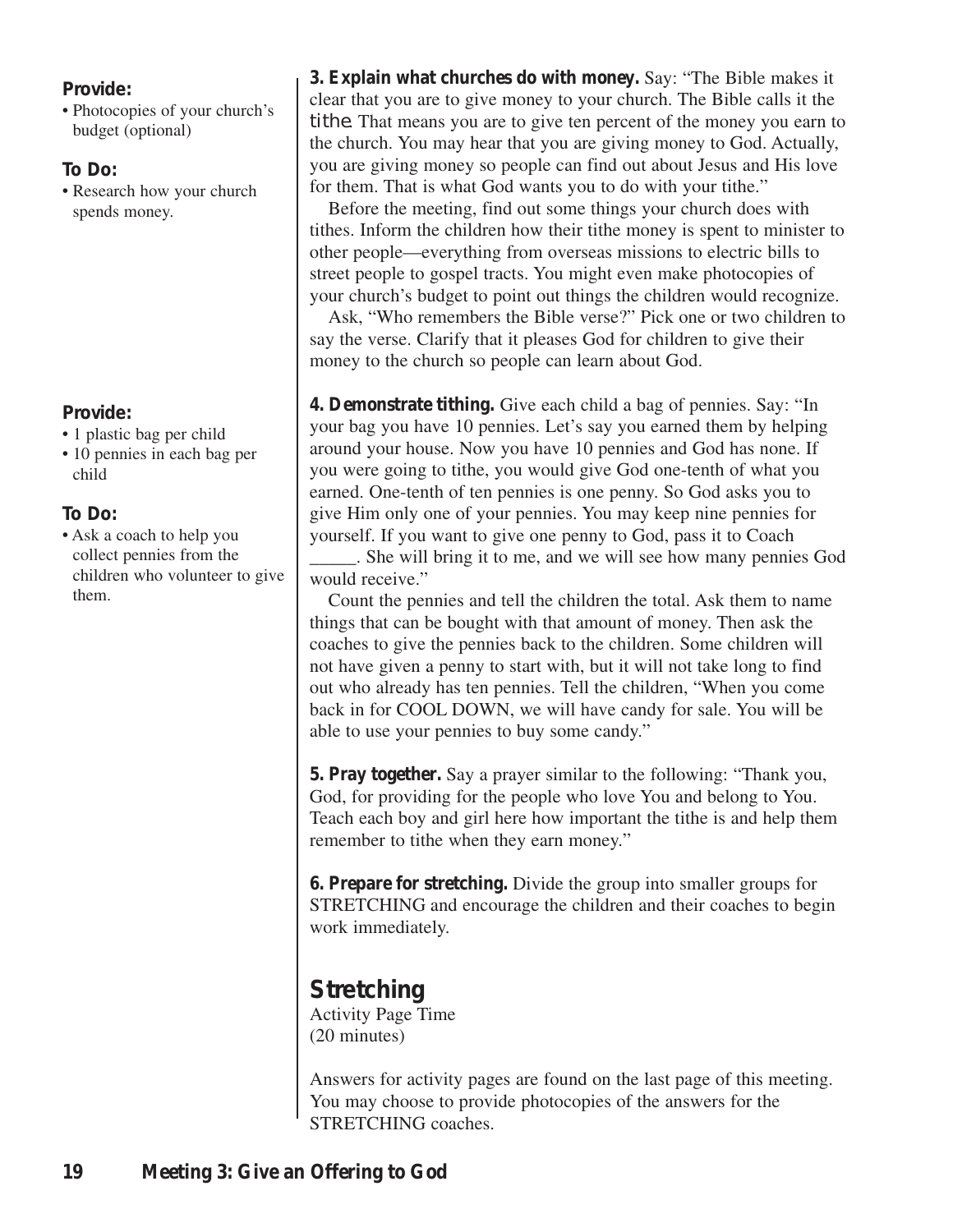# **The Tournament**

Games and Activities (20 minutes)

Blow the whistle to begin THE TOURNAMENT time. Choose from the following games and activities.

#### *Penny Pennant*

Set up a variety of games using pennies. The children can compete individually or by teams. Here are some ideas:

*Penny Dash––*Tape start and finish lines on a long, rectangular table. Place a child on each side of the table and give each a craft stick. On your signal, they each use the stick to push the penny down the table. Give the winner twice as many points as the loser, or play by elimination.

*Penny Bowling––*On a different table or area, place six foam cups upside down, in the form of a pyramid. The players try to slide the pennies and knock down the cups. Each player gets two tries. Keep score as in bowling.

*Penny High Jump––*Set up a bar six to eight inches high in the middle of the table. On one side of the bar put two strips of masking tape across the table, approximately ten inches apart. The goal is to flip a penny across the high bar and keep it from sliding out of the landing zone for points. You also can have different point zones, with tosses closer to the bar worth more points.

*Penny Stack––*Let the children see how many pennies they can stack on top of one another before the stack falls. Each player only gets one chance. Give a point for every penny successfully stacked.

*Penny Spin––*Guide several children to sit on the floor in a cleared area and spin pennies. The one whose penny spins the longest is the winner. This can be played in different rounds, with the winner from each round playing in a final.

When you finish each game, remind the children that they can give money to a church to help the church do its work.

#### *Run for the Money*

Divide the group into two relay teams. You will need a coin for each team. Set up a figure eight course *(see the diagram below)* and lead the teams to line up at opposite ends. On your signal, the first person on each team takes his coin and begins to push it around the figure eight course using only his nose. He may use his hands only to crawl on the floor.



# **Provide:**

• A whistle

#### **Provide:**

- Pennies
- Masking tape
- Craft stick
- Foam cups

#### **To Do:**

• Follow directions as suggested for each game your kids play.

### **Provide:**

- 2 cones
- 2 coins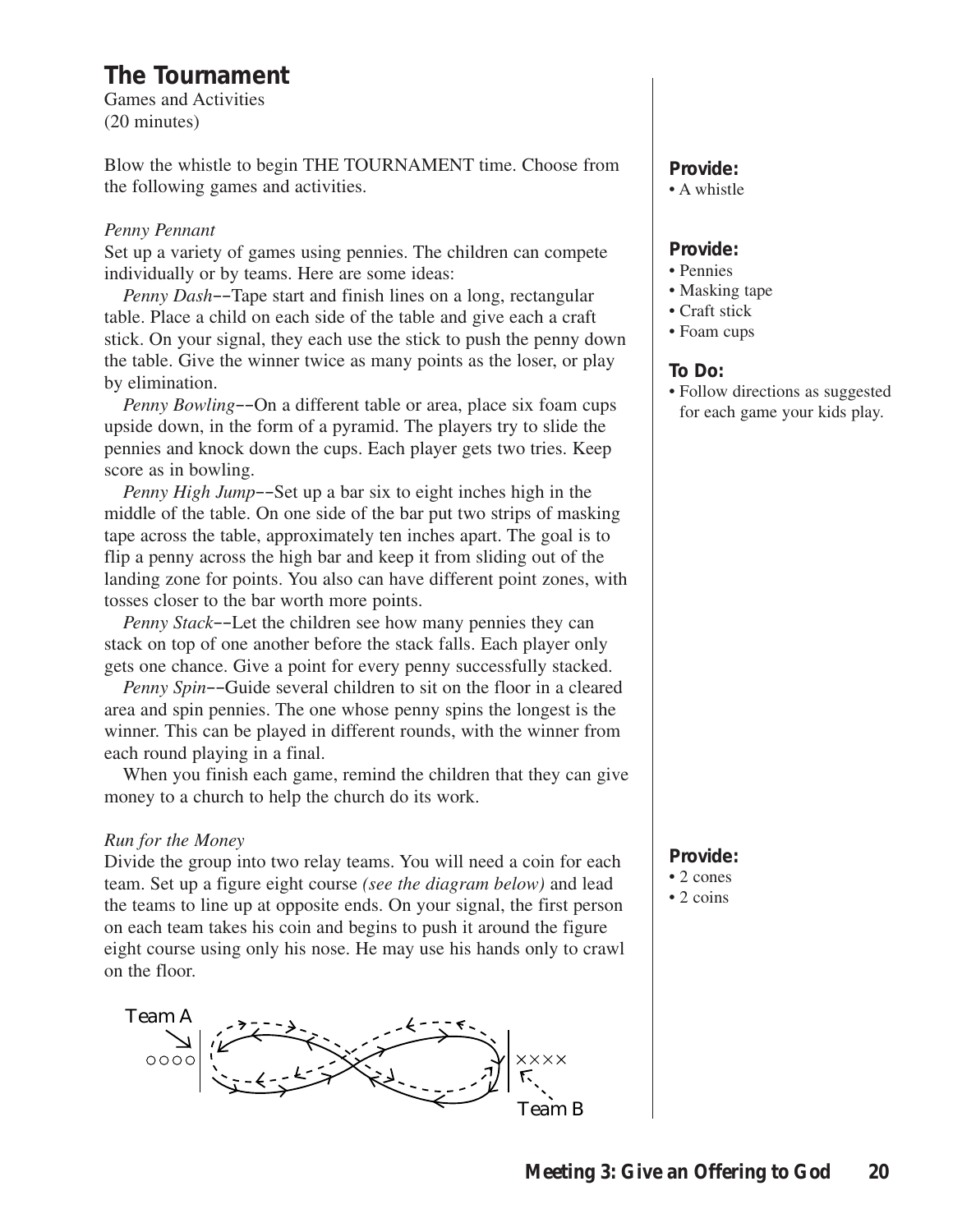The teams will be starting at opposite ends, so they will probably cross paths in the middle. One team may not interfere with the other's coin. As soon as the first person gets back to the starting point, the second person in line gets the coin and continues the race. The first team to have all its players finish is declared the winner.

When you finish this game, remind the children that they can give money to a church to help the church do its work.

# **Cool Down**

Refreshments and Conclusion (10 minutes)

Open up a candy store in which every piece of candy costs one or more cents. Give the children back their bags of money *(with ten pennies in each bag)*. Explain that the children can buy candy or keep their pennies.

Conclude the meeting by reminding the children that God wants adults and children to gladly give a tithe to the church. The Bible says it should make church members happy for one-tenth of their money to be spent in helping other people find out about Jesus.

**Provide:** • Hard candy